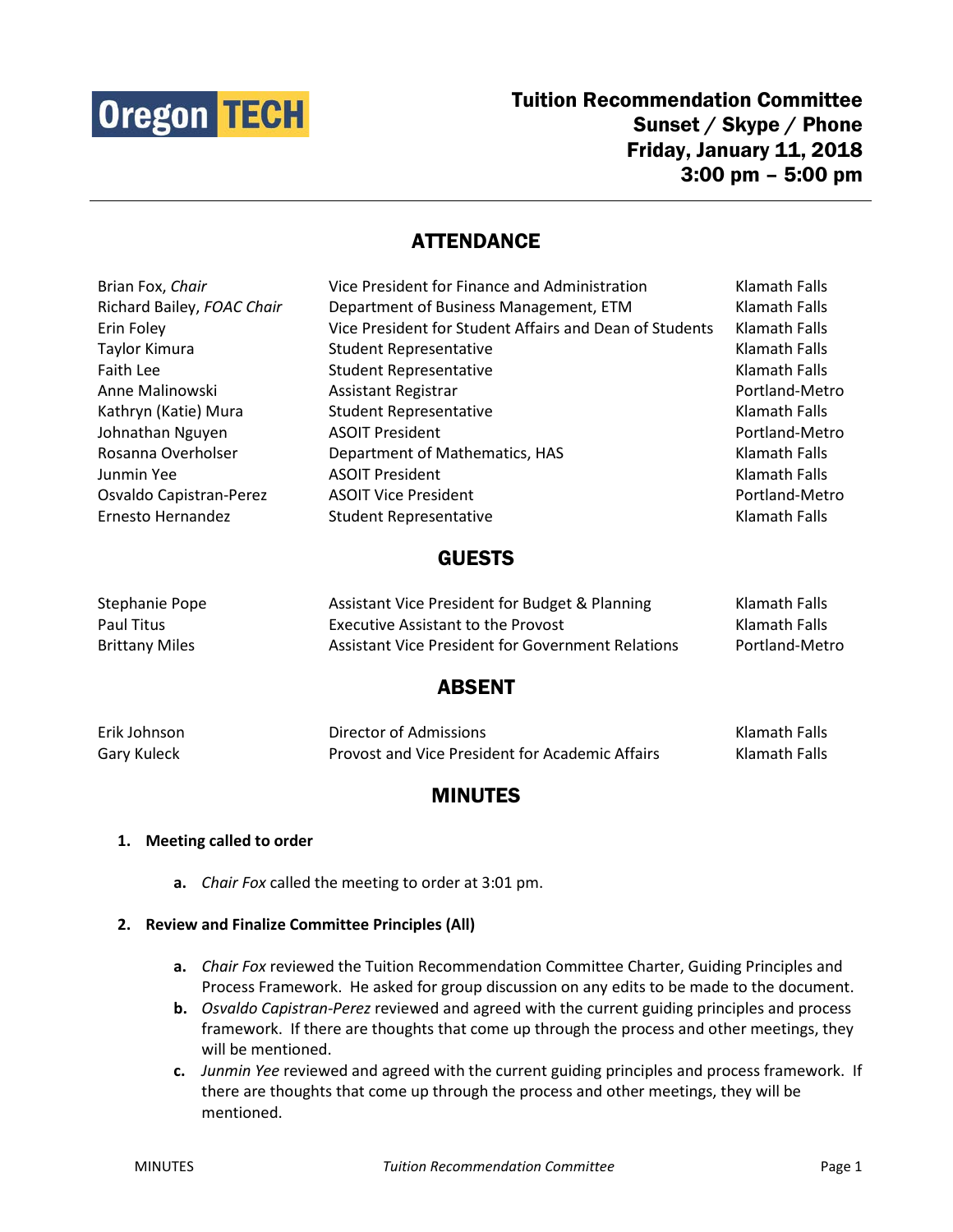- **d.** *Erin Foley* has no changes.
- **e.** *The Committee* determined to use existing framework and will revisit or amend if it sees fit at future meetings.

#### **3. Appropriations Process & Legislative Update (Brittany Miles)**

- **a.** *Brittany Miles* presented Power Point sides 2019-2021 State of Oregon Budget Outlook.
- **b.** *Brittany Miles* shared information regarding the Public University Support Fund (PUSF) and that approximately 40% of Oregon Tech's General Operating Budget comes from PUSF.
- **c.** *Brittany Miles* shared that the 2019-2021 budget development timeline review shows that because of the government Recommended Budget (GRB) there are two budget scenarios instead of the usual one. Budget 1: Flat budget Amount. Budget 2: Investment Scenario Budget. The Investment Scenario Budget would be dependent on tax increases. By late February early March we will hear from the Legislature on their plan. Until then there is much uncertainty. We will not know the official number until May or June.
- **d.** *Brittany Miles* reviewed the Current Service Level (CSL). Budget 1 Flat means the exact same amount as previous year. This budget does not help Oregon Tech due to yearly increased costs including salaries.
- **e.** *Chair Fox* shared that our benchmark is typically the Governor's budget. The Co-Chair budget should be better, but we won't know for six more weeks, but is a much better guide to plan from. We will have to adjust our calendar to have more information to use for meetings and decisions.
- **f.** *Junmin Yee* asked about the likelihood of the second budget option scenario.
- **g.** *Paul Titus* added a question about the history of the process.
- **h.** *Brittany Miles* shared that the history of how the budget process has worked is for the State to begin at relatively low levels that negatively impact students and faculty/admin. In the past, the Legislature has increased budgets based on this feedback. The likelihood of Budget 2 is 50- 50. Legislatures know that they would not flat fund universities, yet there is no real prediction, somewhere between \$40M - \$120M.
- **i.** *Chair Fox* shared that discussions with his colleagues have the budget prediction to plus \$40M than the number that the State calculated. But this is, at best, a guess.
- **j.** *Junmin Yee* asked what the tuition increase would have to be if we got the \$40M.
- **k.** *Chair Fox* responded that we will sketch those numbers at the next meeting.
- **l.** *Johnathan Nguyen* asked the reasoning for the 50-50 scenario?
- **m.** *Brittany Miles* responded that it has to do with ballot measures and voting and things going through or not going through. Some years the focus is on K-12 and not higher education. The Revenue package out of the legislature is highly likely.
- **n.** *Chair Fox* mentioned that there is risk in timing and budget amounts. TRC will need to think through the timing and uncertainty and caution that the universities will have to work through to get ongoing information.
- **o.** *Chair Fox* presented the overview of the Legislative Budget Development Overview and State Budget Timeline. Dr. Nagi has requested that TRC extend the Tuition Setting Process so that this TRC group can participate with greater knowledge. The Oregon Tech Board will be meeting in May which means TRC could wrap up as late as April. We can slow the meeting schedule for Winter term and spread it out through Spring term to get more certainty on state funding.

### **4. Calendar Update (Erin Foley and Brian Fox)**